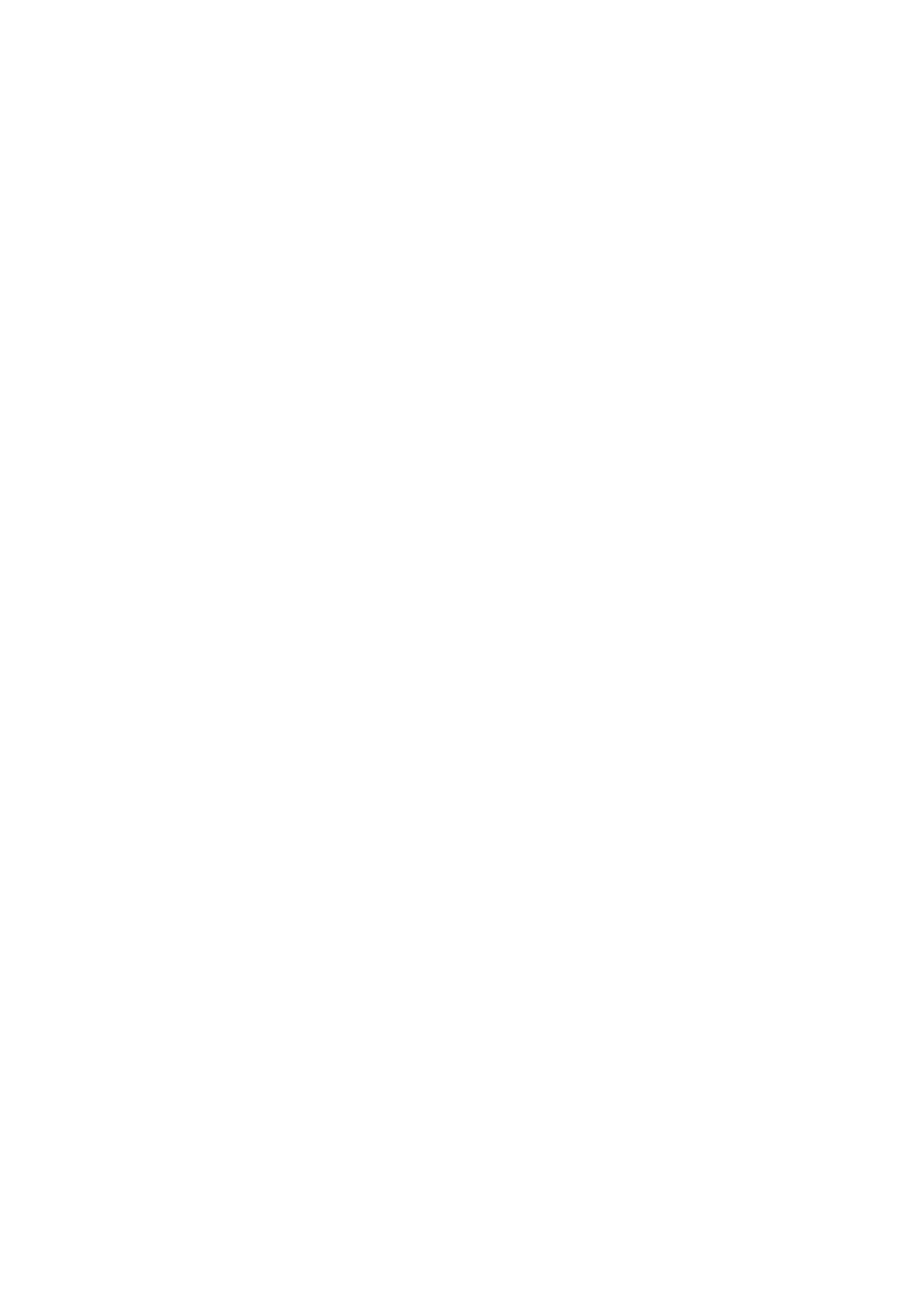

www.cawoking.org.uk

# **2022 – 2023 SCHOOL APPLICATION FORM**

# **4. Applicant's Details(Student or Student's Parents if under 18)**

|                        | Name                                       | <i><b>Occupation</b></i> | Home Tel No. | Mobile No                                   |
|------------------------|--------------------------------------------|--------------------------|--------------|---------------------------------------------|
| Applicant              |                                            |                          |              |                                             |
| Spouse                 |                                            |                          |              |                                             |
| sent via email)        | E-mail address (all correspondence will be |                          |              | CAW Member No<br><i>(if current member)</i> |
| Correspondence Address |                                            |                          |              |                                             |

## **5. Student's Details**

| Name in English | Name in<br><b>Chinese</b> | Class/ Activity | New<br><b>Student</b><br>$\cal{O}$ | Pay by<br>Term or<br>Year | <b>Gender</b><br>$(M \text{ or } F)$ | D.O.B.<br>(under 18<br><i>only</i> ) | <b>Ethnic Group</b><br>Chinese (C)<br><b>Non-Chinese</b> (NC)<br>Mixed Race (M) | Fees<br>Due |
|-----------------|---------------------------|-----------------|------------------------------------|---------------------------|--------------------------------------|--------------------------------------|---------------------------------------------------------------------------------|-------------|
|                 |                           | Select          |                                    | Select                    | Select                               |                                      | Sellect                                                                         |             |
|                 |                           | Select          |                                    | Select                    | Select                               |                                      | Sellect                                                                         |             |
|                 |                           | Select          |                                    | Select                    | Select                               |                                      | Sellect                                                                         |             |
|                 |                           | Select          |                                    | Select                    | Select                               |                                      | Sellect                                                                         |             |
|                 |                           | Select          |                                    | Select                    | Select                               |                                      | Sellect                                                                         |             |

#### **6. Student's Agreement (18 years old or older)**

• I will take responsibility for any damage to school property brought about by me.

• In medical emergency, the school may contact the nearest hospital to provide the necessary treatment.

| I agree<br><b>Student Name:</b> |  | Date: |  |
|---------------------------------|--|-------|--|
|---------------------------------|--|-------|--|

## **7. Parent's Agreement (for student(s) under 18 years old)**

| • I have read the <b>SCHOOL RULES</b> and <b>CODE OF CONDUCT</b> by which my child(ren) and I will abide. |
|-----------------------------------------------------------------------------------------------------------|
|-----------------------------------------------------------------------------------------------------------|

- It is my responsibility to drop off and pick up my child(ren) on time.
- I confirm the child(ren) I enrolled for language class(es) is (are) at least 4 years old.
- I agree to supervise at all times while I am on the premises any child(ren) whom I may bring to the school.
- I confirm there is no medical reason to prevent my child(ren) named above from taking part in the school activities where the venue may or may not be at the school.
- I agree to my child(ren) named above taking part in the extra-curricular activities organised by the school where the venue may or may not be at the school.
- I take responsibility for any damage to school property brought about by my child(ren).
- I agree to inform the school in writing of any illness or allergy that I feel the school should be aware of, including treatment and medication required and complete the appropriate forms and actions as per policy.

# • In medical emergency, the school may contact the nearest hospital to provide the necessary treatment.

|  | $\blacksquare$ agree | <b>Parent/ Guardian Name:</b> | <b>Date:</b> |  |
|--|----------------------|-------------------------------|--------------|--|
|--|----------------------|-------------------------------|--------------|--|